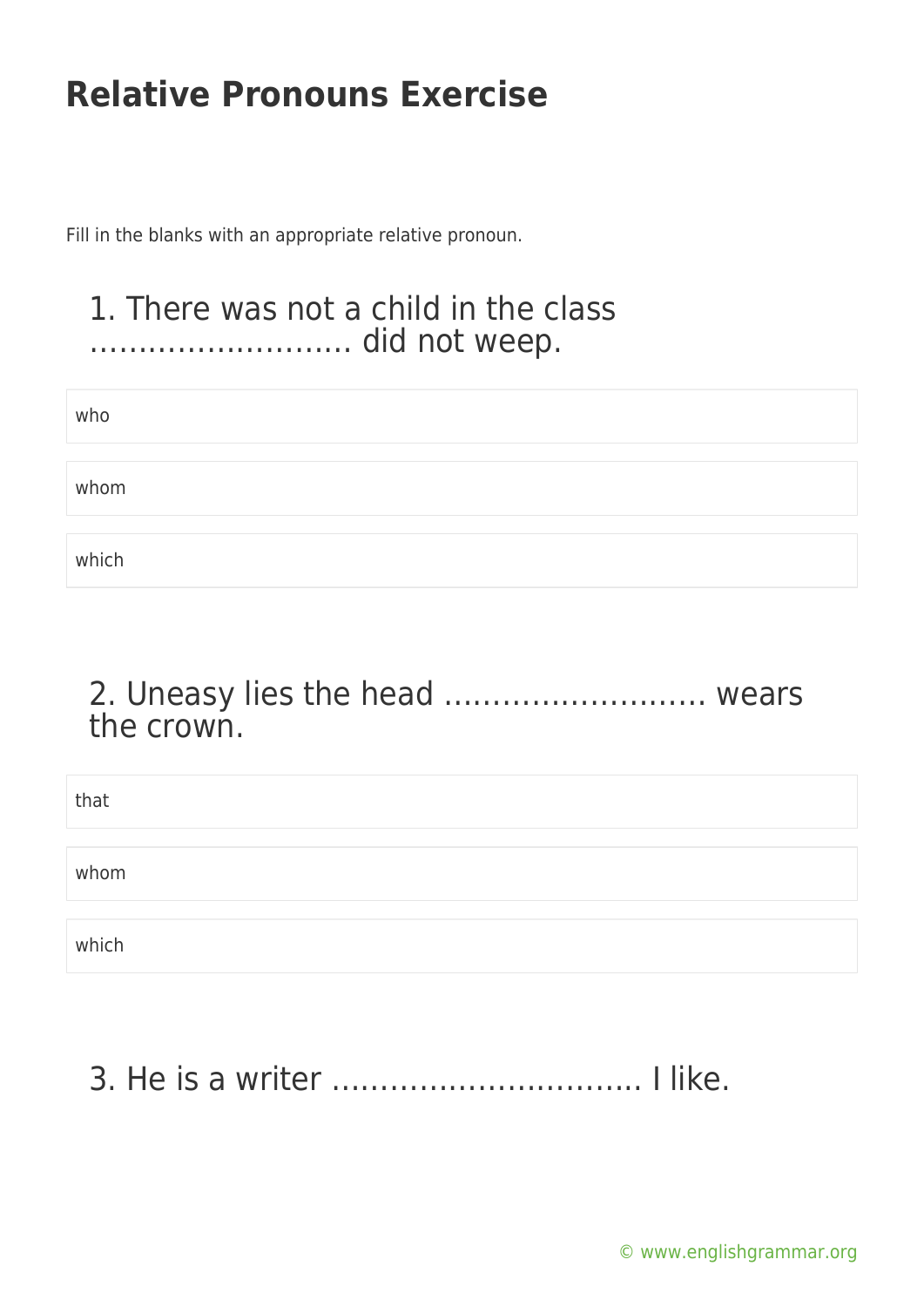| who   |  |  |  |
|-------|--|--|--|
|       |  |  |  |
| whom  |  |  |  |
|       |  |  |  |
| which |  |  |  |

### 4. The house ………………………….. the fire broke out was completely destroyed.

| there |  |  |  |
|-------|--|--|--|
|       |  |  |  |
| where |  |  |  |
|       |  |  |  |
| which |  |  |  |

#### 5. The reason ……………………………… they parted ways is unclear.

why

which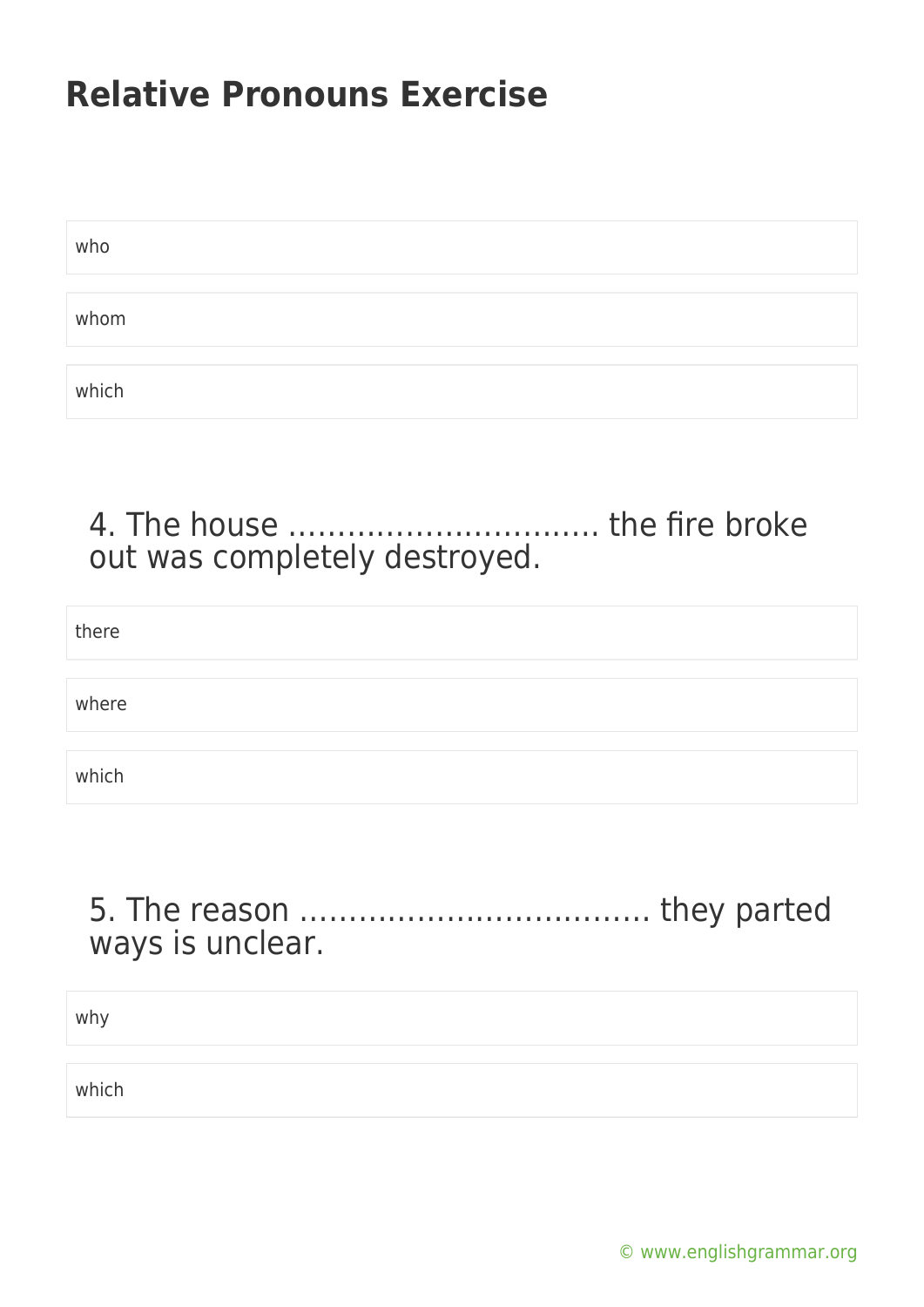| that                                      |
|-------------------------------------------|
| 6. He is the boy  won the first<br>prize. |
| who                                       |
| which                                     |
| whom                                      |

### 7. He released the bird ………………………… flew away at once.

| which |  |  |
|-------|--|--|
|       |  |  |
| who   |  |  |
|       |  |  |
| whom  |  |  |

[© www.englishgrammar.org](https://www.englishgrammar.org/)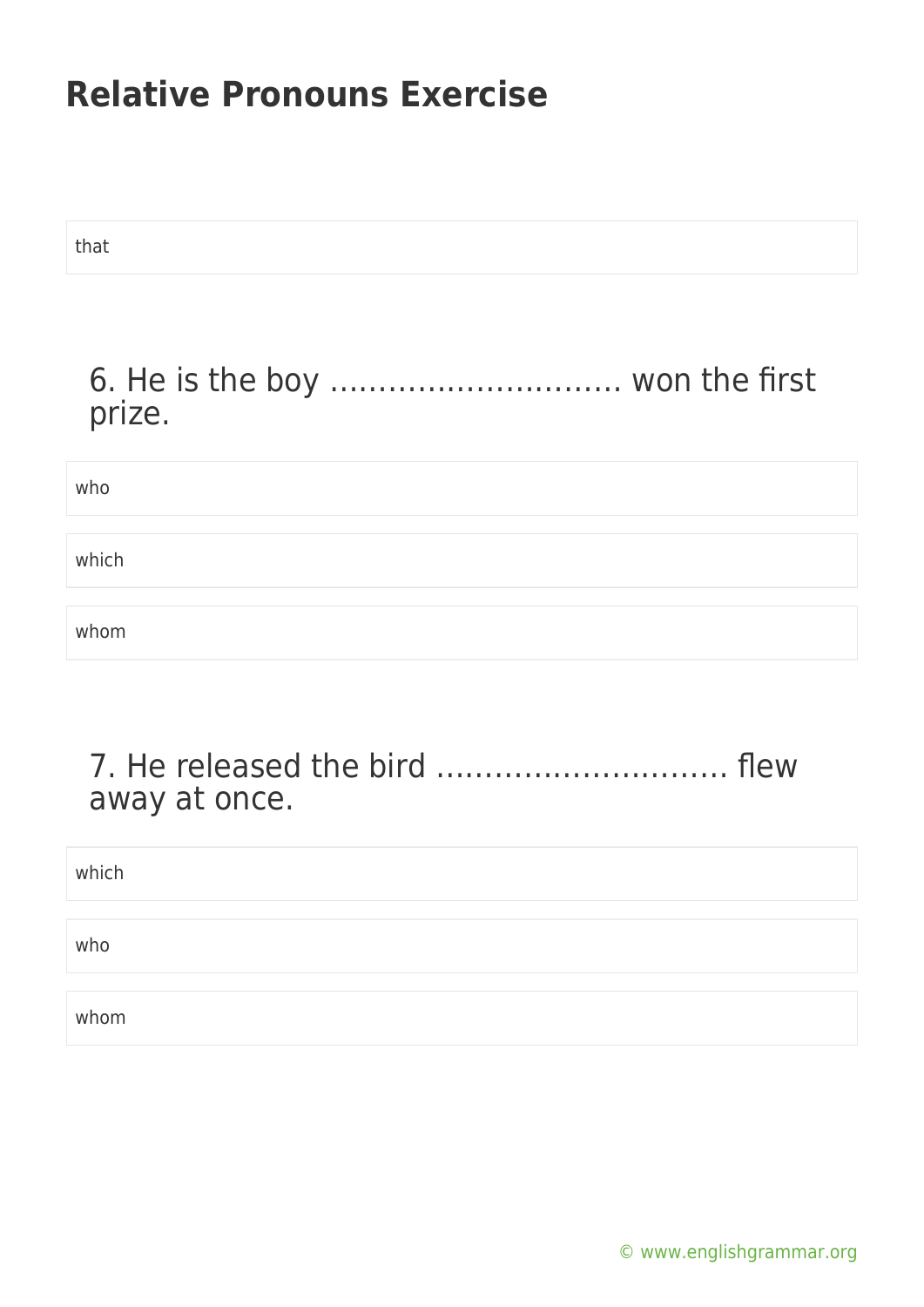#### 8. On the day ………………………… he was born, I was the happiest mother in the world.

| which |  |
|-------|--|
|       |  |
| when  |  |
|       |  |
| that  |  |

### 9. Give me something ………………………….. I may eat.

| that  |  |  |
|-------|--|--|
|       |  |  |
| which |  |  |
|       |  |  |
| what  |  |  |

#### 10. I have duties …………………………. I must perform.

that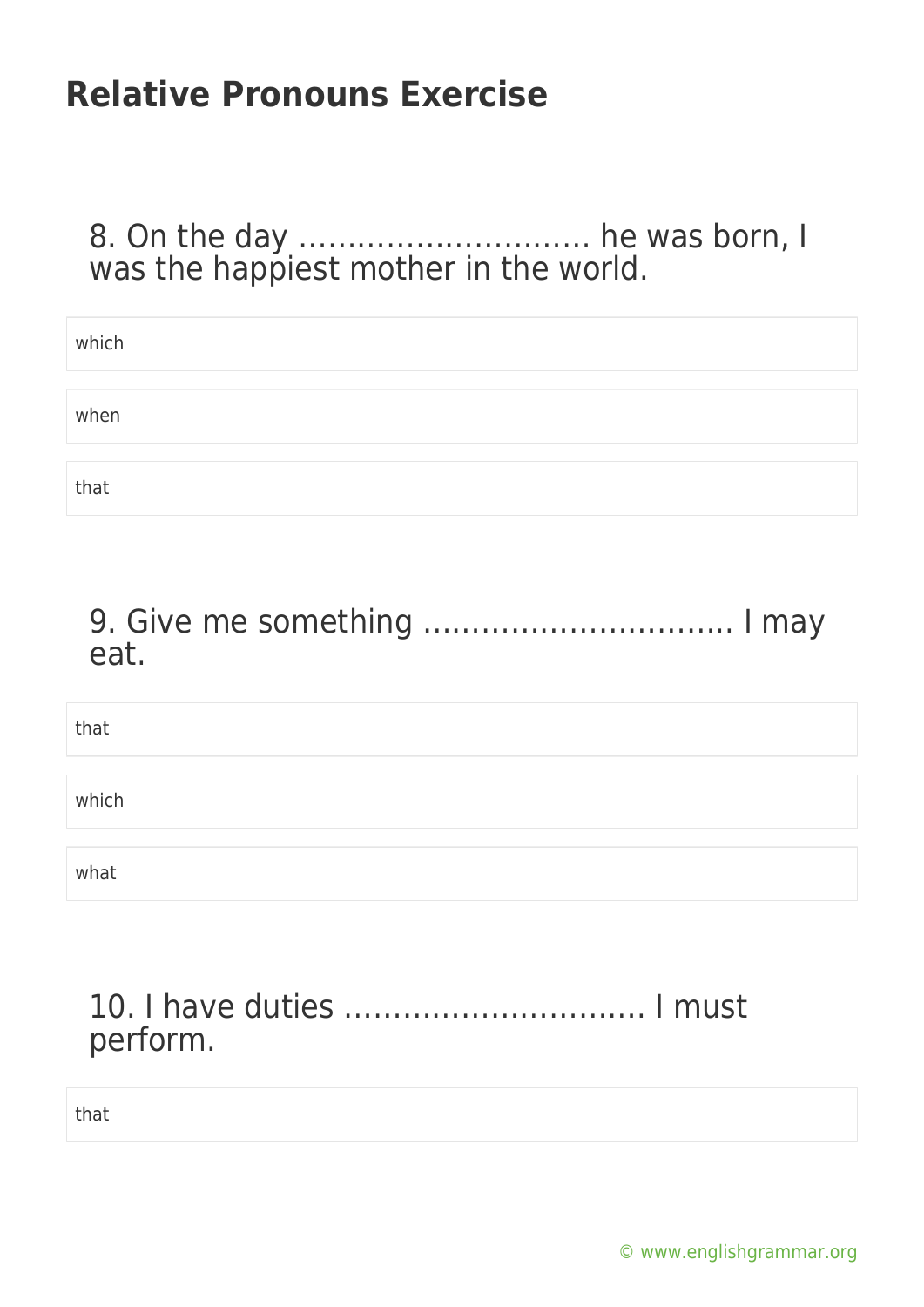which

Either could be used here

### 11. Childhood is the time ………………………….. the seeds of character are sown.

| when  |  |  |
|-------|--|--|
|       |  |  |
| which |  |  |
|       |  |  |
| then  |  |  |

### 12. You can hardly expect any good work from men …………………………… are great boasters.

| who   |  |  |  |
|-------|--|--|--|
|       |  |  |  |
| whom  |  |  |  |
|       |  |  |  |
| which |  |  |  |